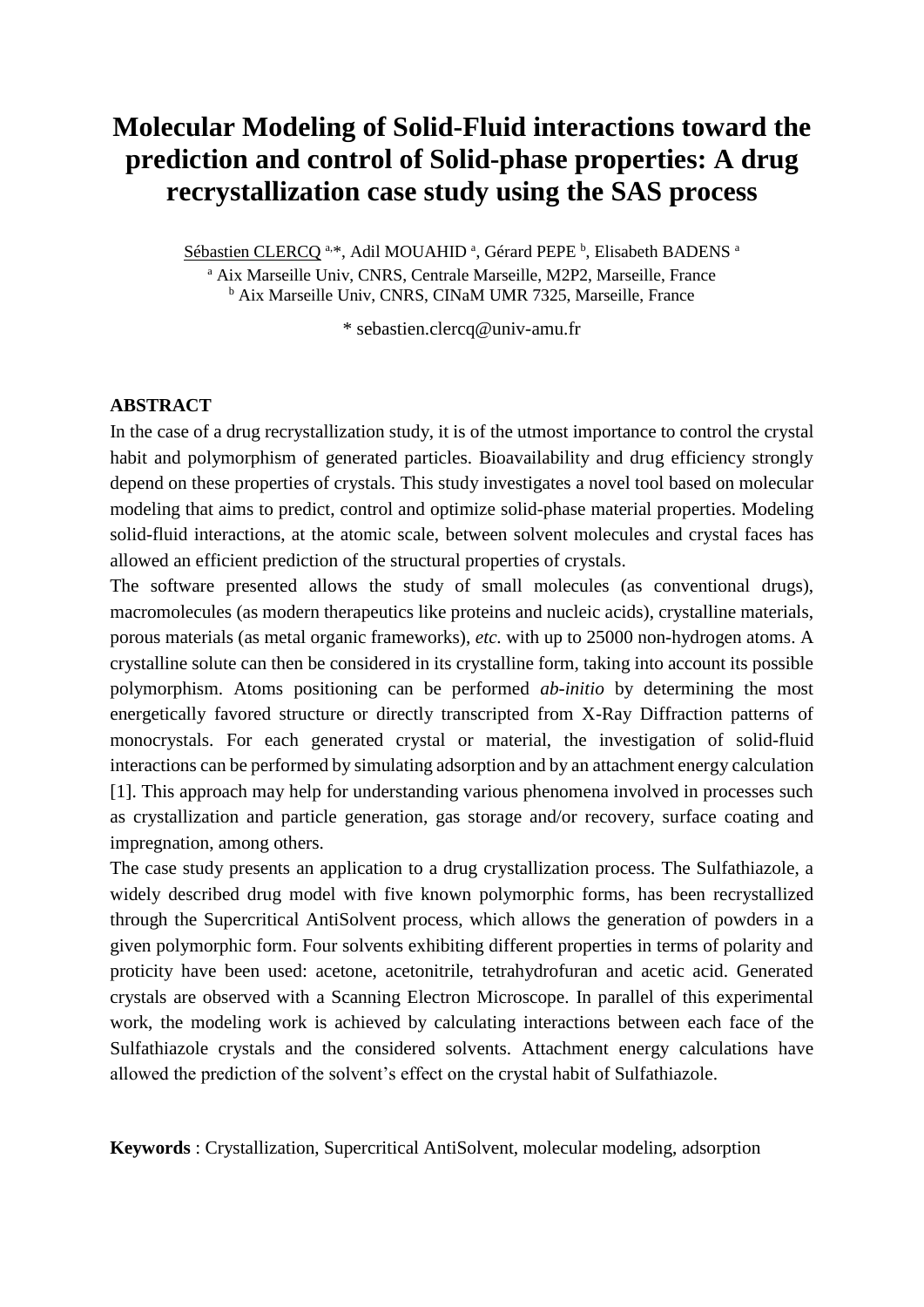## **INTRODUCTION**

Molecular modeling is a growing field that offers a relevent line for the development or optimization of processes. Starting from the modeling of compounds at an atomic scale, those computational tools allow a rapid approximation of numerous data usually obtained throughout tedious experimental campaigns. Such tools are therefore well fitted to support and boost research and development steps, especially for the process engineering field, by limiting the number of "Trial and error" attempts in a screening approach, by orientating the investigation or even avoiding unfruitful combinations of solvent-solute in the case of crystallization, extraction or industrial cleaning, for example.

The presented case shows an application of molecular modeling to the crystallization field, and particularly to the crystallization into a pressurized fluid such as supercritical  $CO<sub>2</sub>$ , pure or in a mixture with an organic solvent. This approach allows a better control of solid properties in terms of size, crystal habit and polymorphic form, as well as saving time and money by superseding long experimental campaigns. The studied solute is the Sulfathiazole, a well described drug compound that crystallizes into five different polymorphic forms. Full crystallographic data, derived from X-Ray Diffraction analysis and accessible online (Cambridge Crystallographic Data Centre (CCDC)), were used as a basis to perform the modeling part, that aims to predict crystal habit of Sulfathiazole grown in each specific growth environment (solvent +  $CO<sub>2</sub>$ ). To compare predicted results from molecular modeling, an experimental work has been conducted. Two different polymorphic forms have been selectively recrystallized from acetone, acetonitrile, tetrahydrofuran and acetic acid solutions by using the Supercritical AntiSolvent (SAS) process.

Solid-Fluid or Fluid-Fluid intermolecular interactions are usually computed in light of an application in a liquid phase. This study aims to compare the obtained results from the predictive work using usual models with generated crystals from a pressurized dense fluid to validate the feasibility of the predictive method to this case study and, therefore, to supercritical media in general.

## **MATERIALS AND METHODS**

## 1 – Molecular modeling for the crystal habit prediction

At first, Sulfathiazole crystals were constructed at thermodynamic equilibrium using crystallographic data from the CCDC. The data files contain every atom position representing one crystal lattice, in addition of the crystal lattice parameters, therefore giving knowledge on molecular conformation and inter-reticular distances. For Sulfathiazole, the CCDC references are SUTHAZ01, SUTZAZ05, SUTZAZ02, SUTHAZ and SUTZAZ04, respectively for polymorphic form I, II, III, IV and V.

Once the crystalline atomic stacking is known, the next step is to determine the crystal habit. It is determined *in vacuo*, meaning that the growth environment and its potential influence on the crystal growth are not yet considered. A crystal is an object delimited by a set of plane faces, whose relative development will lead to a given habit. A crystal face can be indexed by Miller's indices, noted (hkl) where h, k and l should the lower integer possible. The area or size of each visible (hkl) face depends on the face's growth velocity, called the linear growth rate and noted  $V_{hkl}$ . A larger face's area implies a slower  $V_{hkl}$ , and *vice versa*. The set of all  $V_{hkl}$  allows the determination of the crystal habit. Two models are proposed for the calculation of  $V_{hkl}$ .

The first model is called BFDH model (Bravais, Friedel, Donnay and Harker [2]). The authors have observed that larger faces, the ones with the slower  $V_{hkl}$ , are connected through the longer inter-reticular distance  $d_{hkl}$ , which basically is the size of the crystal lattice in the (hkl) direction. This model therefore allows a fast and easy way to draw the crystal habit but gives an adequate description only when molecules forming the crystal are bonded to each other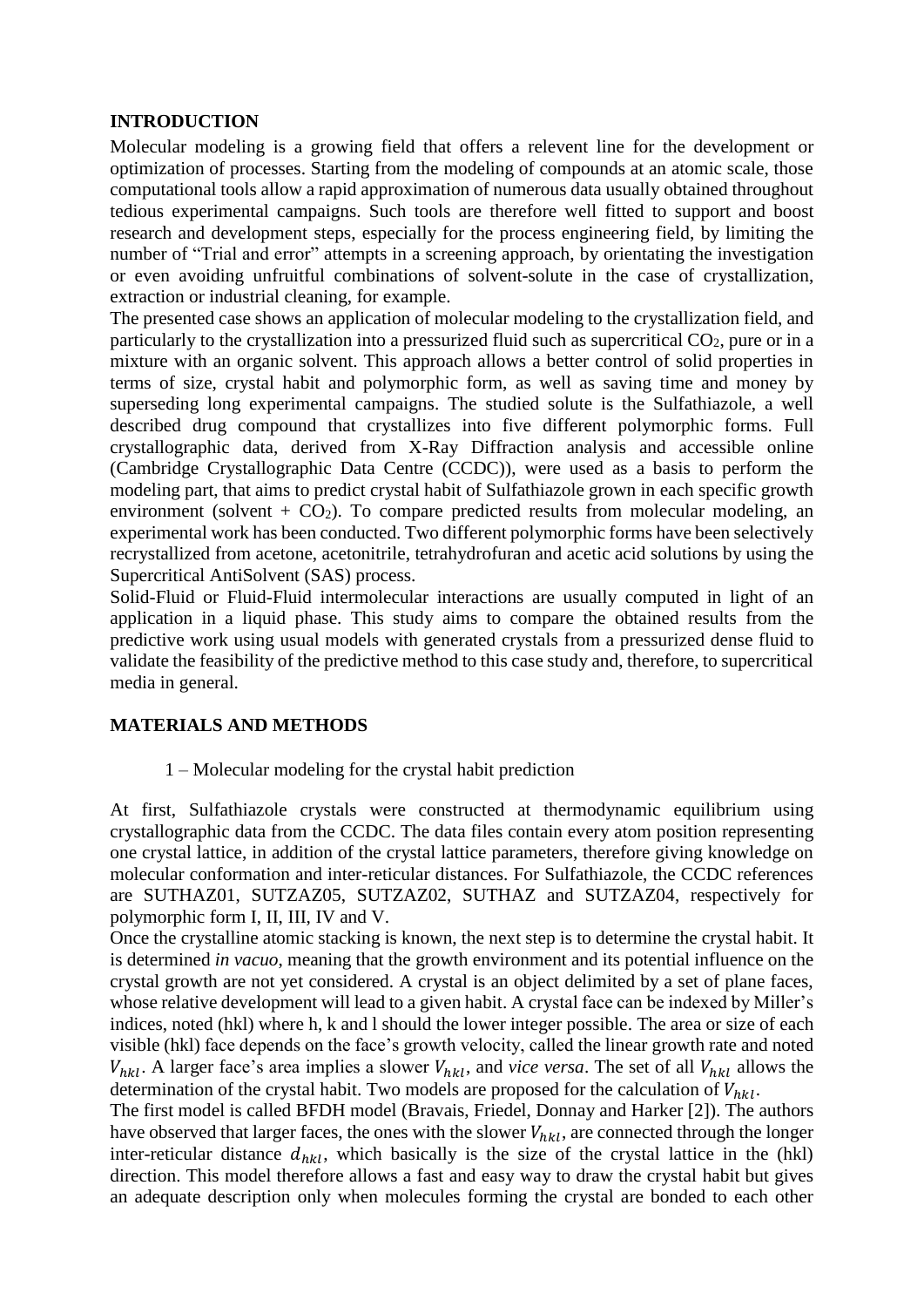through Van der Waals forces. If bonding forces such as hydrogen bonding or coulombic forces are existing in the crystal, the BFDH model does not fit for an accurate description of the crystal habit. Because Sulfathiazole crystals are partly bonded with hydrogen bonding [3], the BFDH model might be inaccurate.

The second and used model is called the attachment energy model, noted EATT. It has been proposed by Hartman and Perdok [4] then refined by Hartman and Bennema [5]. This model is based on thermodynamic fundamentals, and therefore considers that the crystal can exist and grow if each successive attachment of solute molecules releases an amount of energy, called the attachment energy. The sum of those released amount of energy gives the crystal energy, noted  $E_{cr}$  (kJ.mol<sup>-1</sup>). It can be used as a quantification of the crystal stability. However, the attachment energy can vary from one (hkl) face to another, causing different linear growth rates.  $V_{hkl}$  is therefore proportional to the attachment energy on the (hkl) face, noted  $E_{att}^{hkl}$ , which can be estimated through molecular modeling [6]. For this purpose, a spherical cluster of solute molecules is considered in the crystal, with the actual conformation and molecular packing. A (hkl) slice is considered, parallel to the (hkl) face and with a thickness of  $d_{hkl}$ . The attachment energy of the central molecule of the (hkl) slice will be calculated from two interaction energy calculation. Firstly, the slice energy  $(E_{\rm sl})$  is calculated as the energy released from the interactions between the central molecule and other molecules included in the slice (Figure 1, red dotted double arrows). Secondly, the crystal energy is calculated as the energy released from interactions between the central molecule and every molecule in the cluster (Figure 1, blue double arrows). Therefore,  $E_{att}^{hkl}$  can be defined as:

$$
E_{att}^{hkl} = \frac{1}{2} \left( E_{cr} - E_{sl} \right) \tag{1}
$$



**Figure 1.** Computing (hkl) attachment energy from  $(\leftrightarrow)$  slice energy and  $(\leftrightarrow)$  crystal energy. Arbitrary packing chosen for an easier illustration.

With the EATT model, slow growing faces, the ones with the larger final area, are having the lower  $E_{att}$ . For a given crystal with a given crystal energy, predominant faces are therefore having the higher slice energy.

After having modeled *in vacuo* crystals with the EATT model, the third and last step of this modeling work aims to consider the influence of the growth environment regarding the crystal habit. Each probable face of *in vacuo* modeled crystals are put in contact with one solvent molecule through an adsorption simulation. Indeed, depending on the affinity between the (hkl) surface and the solvent, intermolecular interactions can lead to growth hindering and may modify the crystal habit. A calculation is performed for each crystal face and for each solvent, each case giving an interaction energy, noted  $E_i$ .

### 2 – Crystal generation with Supercritical AntiSolvent process

In parallel of the modeling work, an experimental campaign has been set to generate Sulfathiazole crystals. Among all different crystallization processes that use supercritical  $CO<sub>2</sub>$ , the SAS process was chosen. Unlike RESS (Rapid Expansion of a Supercritical Solution) or PGSS (Particles from Gas Saturated Solution), the crystallization step occurs at constant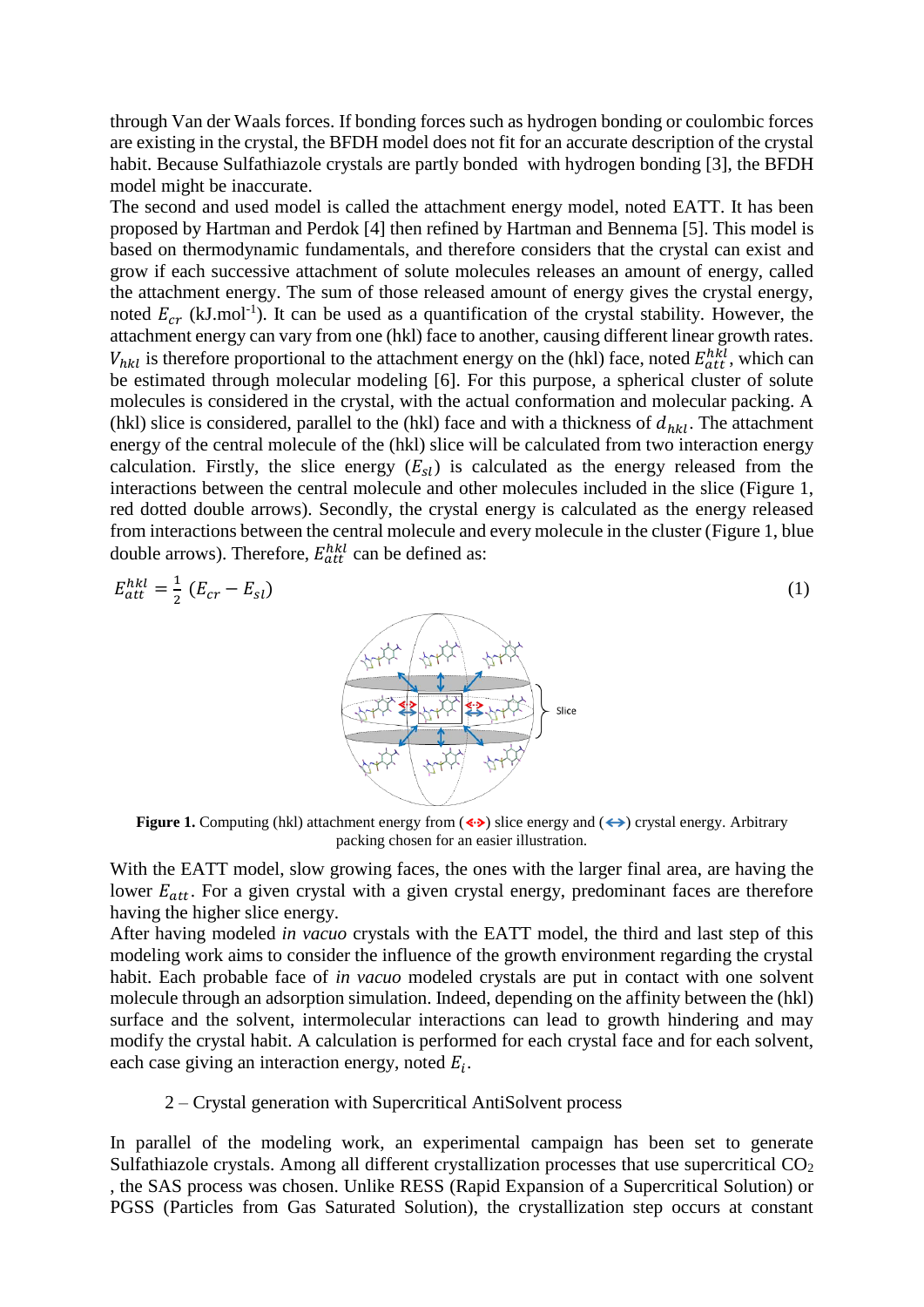conditions of pressure, temperature and fluid composition with the SAS process. In other words, the crystallization step occurs in a steady state, which is suitable for comparing experimentally generated crystals with EATT model. Furthermore, SAS process is preferred for the treatment of CO<sup>2</sup> poorly soluble components, such as Sulfathiazole (solubility in the order of 10-7 mol/mol in pure supercritical  $CO<sub>2</sub>$  [7]). The SAS process has allowed a successful recrystallization of Sulfathiazole with control on its polymorphic form, particle size and size distribution.



**Figure 2.** Flow diagram of the SAS process set-up. E1 and E2: heat exchangers; V1: valve; V2 and V3: 3-ways valves; V4 and V5: depressurizing valves; P1 and P2: high pressure liquid piston pumps; D1 and D2: bursting discs, F1: solvent frit filter; F2: glass fiber filter; S1: solvent trap; R1: CO2 pressurized bottle; R2: organic solution tank; R3: pure solvent tank; R4: crystallization double-jacket autoclave.

The experiment starts with a parallel injection of pure  $CO<sub>2</sub>$  and pure solvent, in order to stabilized the composition within the crystallization autoclave (60 mm inner diameter, 480 mL) at target pressure (100 bar) and temperature (313 K). Then, the pure solvent feed is swapped with the organic solution feed, containing the solute solubilized in the organic solvent. The jet of organic solution is atomized thanks to a capillary tube with an internal diameter of  $127 \mu m$ . At this moment, the crystallization occurs thanks to the antisolvent behavior of  $CO<sub>2</sub>$ , enhanced with a retro-diffusion effect of the  $CO<sub>2</sub>$  into the solvent rich phase and the solvent into the  $CO<sub>2</sub>$ rich phase. The obtained microparticles accumulate onto a glass microfiber filter with pores size of 1.2  $\mu$ m at the bottom of the autoclave. After that the desired amount of organic solution has been injected, the organic solution flow is stopped but the  $CO<sub>2</sub>$  flow is maintained to renew the fluid content of the autoclave and wash/dry the generated powders. Then, after the pressure being dropped to atmospheric pressure, the powder is collected and analyzed by  $^{13}$ C nuclear magnetic resonance to determine whether the powder is pure in one polymorphic form and by Scanning Electron Microscopy (SEM) to observe the crystal habit and compare it with the modeling results.

#### **RESULTS**

#### 1 – Modeling results

Sulfathiazole crystal parameters and molecular conformation data picked up from CCDC database have allowed a complete modeling of crystal habits (Table 1) with both EATT and BFDH models for polymorphic forms IV and I. Form IV has a monoclinic lattice composed by 4 asymmetric units of 1 molecule. Form I also has a monoclinic lattice, that is composed by 8 molecules (4 asymmetric units of 2 molecules).

*In vacuo* crystal habits are presented alongside calculated data that has allowed their modeling *i.e.*  $E_{cr}$ ,  $E_{att}$  and  $d_{hkl}$ . A first result highlights that Form IV is more stable than Form I, giving that the crystal building has released a greater amount on energy (158  $\pm$  5 kJ.mol<sup>-1</sup> for all simulated form IV against only  $139 \pm 4$  kJ.mol<sup>-1</sup> for all simulated form I). SUTHAZ is therefore a more stable form than SUTHAZ01, which is in accordance with experimental observation. This approach can therefore be used to predict relative stability of polymorphic forms of new compounds at thermodynamic equilibrium.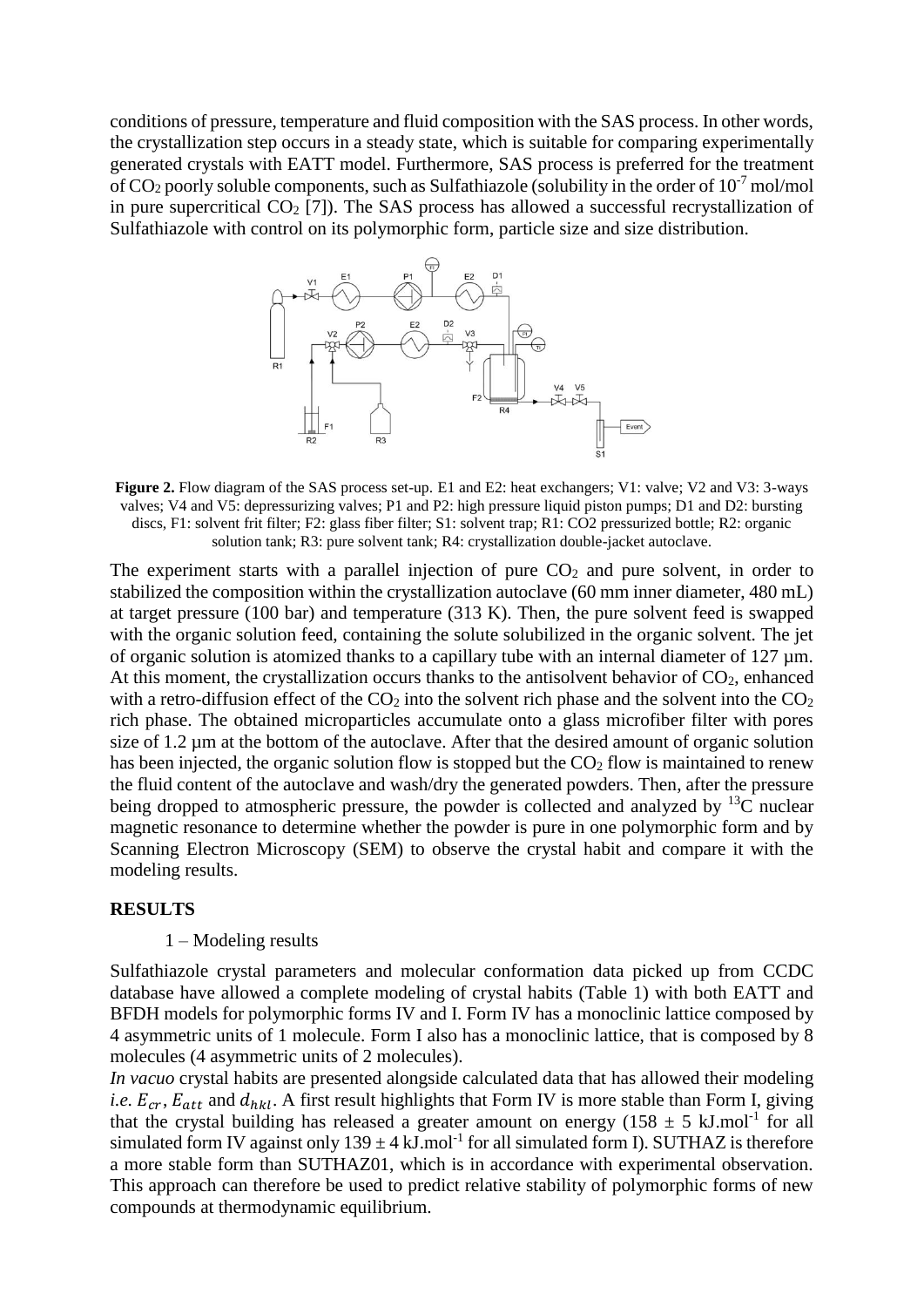|                                                                     | (hkl)      | $E_{att}$<br>$(kJ$ .mol <sup>-1</sup> ) | $d_{hkl}$<br>(A) | EATT model                                        | <b>BFDH</b> model                                              |  |
|---------------------------------------------------------------------|------------|-----------------------------------------|------------------|---------------------------------------------------|----------------------------------------------------------------|--|
| Form IV                                                             | 011        | $-30,3$                                 | 7,49             | (002)                                             | (002)<br>(011)<br>(100)<br>$(01-1)$                            |  |
| (SUTHAZ)<br>$P21/c, Z = 4$<br>$E_{cr}$ = - 156 kJ.mol <sup>-1</sup> | $1\ 0\ 0$  | $-31,2$                                 | 8,22             | (011)                                             |                                                                |  |
|                                                                     | $0\ 0\ 2$  | $-35,8$                                 | 7,76             | $(100) -$<br>$(01-1)$                             |                                                                |  |
|                                                                     | $1 \ 0 -2$ | $-39,3$                                 | 5,83             | $(10-2)$                                          | $(10-2)$                                                       |  |
| Form I                                                              | $1\ 0\ 0$  | $-22$                                   | 10,03            | (002)                                             | (002)                                                          |  |
| (SUTHAZ01)                                                          | $1 \ 0 -2$ | $-31,6$                                 | 7,55             | (011)<br>(100)<br>$(1-10)$ –<br>(110)<br>$(01-1)$ | (100)<br>(011)<br>$(1-10)$<br>$(01-1)$<br>$(11-1)$<br>$(10-2)$ |  |
| $P21/c, Z = 8$                                                      | $1\;1\;0$  | $-36,2$                                 | 7,99             |                                                   |                                                                |  |
| $E_{cr}$ = - 133 kJ.mol <sup>-1</sup>                               | $0\,0\,2$  | $-37,7$                                 | 8,10             |                                                   |                                                                |  |
|                                                                     | 011        | $-40,8$                                 | 10,24            | $(10-2)$                                          |                                                                |  |

**Table 1.** Crystal habit computed for forms IV and I of Sulfathiazole with both EATT and BFDH models.

Crystal habits of both forms I and IV are not in a perfect accordance between EATT and BFDH models, highlighting existing hydrogen bonding forces. However, for both models and both polymorphic forms, the predominant faces are always the same: (011) and (100) are the most predominant faces, (002) and (10-2) are also developed. Named faces have their  $E_{att}$  close to one another, this results in crystal habits of an equant or isometric type. Results obtained solely from the EATT model are considered for the next step of calculations, corresponding to the adsorption simulation calculations.

Calculations of interactions between solvent and crystal faces have been performed with CO2, acetone, acetonitrile, tetrahydrofuran and acetic acid. Results are presented in the Table 2. Furthermore, an illustration of the system after an adsorption simulation of an acetone molecule is given in the Figure 3. The figure shows that each face of a given crystal is unique, with two major characteristics, that is its chemical composition and its surface roughness. The later may cause small enough solvent molecules to be "deeply" adsorbed (at an atomic scale), involving stronger interaction energies and thus increases the probability of the face's growth to be slowed down. Figure 3(b) shows that SUTHAZ's (002) face is irregular, with a noticeable roughness. Smaller solvents such as acetone are therefore deeply adsorbed which may imply strong interactions (see Table 2).



**Figure 3.** Adsorption simulation of an acetone molecule on (a) the (100) face and (b) the (002) face of SUTHAZ.

As shown in Table 2, this work highlights a negligible adsorption effect of carbon dioxide on both Sulfathiazole forms I and IV. The effect of  $CO<sub>2</sub>$  is therefore not considered, and only organic solvents effect can be investigated. Among them, acetonitrile is the one with the lowest likelihood of modifying the crystal habit, also for both Sulfathiazole forms I and IV, because interaction energies are mainly lower than attachment energies for each (hkl) face. Acetone and Tetrahydrofuran both have strong interactions with already predominant (slow-growing) faces, *i.e.* faces  $(011)$  and  $(002)$  of form IV and faces  $(100)$ ,  $(10-2)$  and  $(110)$  of form I. By slowing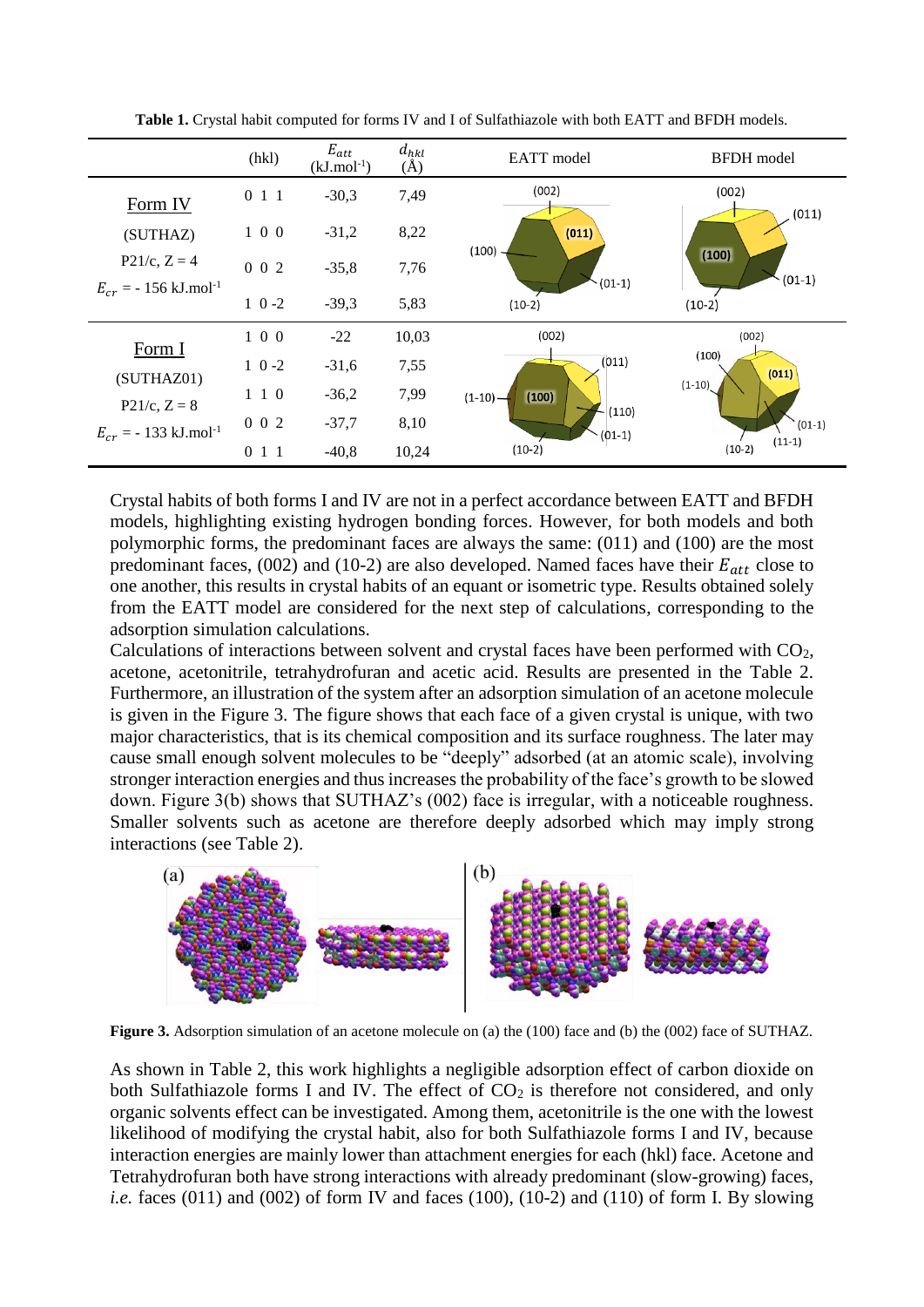down the predominant faces, acetone and tetrahydrofuran shall modify the crystal habit and form a flattened crystal, with most likely a strongly developed (002) face (from IV) and (100) face (form I). Lastly, for both forms, acetic acid strongly interacts with each of the most probable faces. This avoid crystal habit predictions, but may increase the range of operating conditions where metastable form I can be obtained, by hindering the form transition from form I to form IV.

| Solute                   | (hkl)         | $E_{att}$                  | $E_i$ (kJ.mol <sup>-1</sup> ) |         |              |                 |             |
|--------------------------|---------------|----------------------------|-------------------------------|---------|--------------|-----------------|-------------|
|                          |               | $(kJ$ .mol <sup>-1</sup> ) | CO <sub>2</sub>               | Acetone | Acetonitrile | Tetrahydrofuran | Acetic acid |
| <b>SUTHAZ</b><br>Form IV | 011           | $-30.3$                    | $-25.7$                       | $-33$   | $-22.4$      | $-34.4$         | $-51.9$     |
|                          | $1 \; 0 \; 0$ | $-31.2$                    | $-22.3$                       | $-30$   | $-20.3$      | $-32.2$         | $-48.1$     |
|                          | $0 \t0 \t2$   | $-35.8$                    | $-30.7$                       | $-40.5$ | $-28.6$      | $-42.7$         | $-53.3$     |
|                          | $1 \ 0 -2$    | $-39.3$                    | 26.9                          | $-33.7$ | $-24.1$      | $-33.1$         | $-50.2$     |
| SUTHAZ01<br>Form I       | 1 0 0         | $-22$                      | $-24.9$                       | $-29.8$ | $-22.5$      | $-28.4$         | $-48.5$     |
|                          | $1 \ 0 -2$    | $-31.6$                    | $-25.9$                       | $-36.4$ | $-22.7$      | $-35.4$         | $-51.9$     |
|                          | $1\;1\;0$     | $-36.2$                    | $-26.7$                       | $-41.8$ | $-29.2$      | $-40.9$         | $-54.8$     |
|                          | $0 \t0 \t2$   | $-37.7$                    | $-27.6$                       | $-37.9$ | $-25.1$      | $-38.5$         | $-51.5$     |
|                          | $0 \; 1 \; 1$ | $-40.8$                    | $-30.2$                       | $-41.4$ | $-27.8$      | $-40.8$         | $-54$       |

**Table 2.** Attachment energies and interaction energies with solvents for polymorphic form IV and I of Sulfathiazole. Bold values:  $E_i$  lower than  $E_{att}$  for a given (hkl) face.

### 2 – Experimental results

SAS process has allowed a selective generation of Sulfathiazole powders that are pure in one polymorphic form. A list of operating conditions that have allowed the recrystallisation of pure powders of Sulfathiazole, in terms of polymorphic form, is presented in the Table 3. As for the modeling part, the considered organic solvents are acetone, acetonitrile, tetrahydrofuran and acetic acid. With each solvent, fluid flow rates  $(CO_2: 2$  to 21 g.min<sup>-1</sup>; organic solution: 0.19 to 3.04 mL.min-1 ) as well as Sulfathiazole concentration in the organic solvent (60 % of Sulfathiazole solubility [9], up to 70 % in the case of 1 % w/w into acetonitrile) have been varied to generate different polymorphic forms of Sulfathiazole. With those conditions, solvent/ $CO<sub>2</sub>$  molar ratio was varied from 3.4 % (corresponding to a supercritical monophasic environment) up to 20 % (liquid monophasic environment). Only pure form I, pure for IV and mixtures of both (not presented) were obtained. Pure form I were generally obtained at higher fluid flow rates, corresponding to higher mixing conditions. Supersaturation reaches higher

**Table 3.** Operating conditions producing pure polymorphic forms of STZ

| # exp.         | Solvent                     | $CO2$ flow<br>$(g.min-1)$ | $\circ$<br>Organic<br>solution flow<br>$(mL.min-1)$ | Solution<br>concentration<br>$wt$ % | Solv/CO <sub>2</sub><br>ratio<br>mol % | Polymorphic<br>form |
|----------------|-----------------------------|---------------------------|-----------------------------------------------------|-------------------------------------|----------------------------------------|---------------------|
| 1              | Acetone                     | 21                        | 3                                                   | 1.8%                                | 8.2 %                                  | I                   |
| 2              |                             | 10                        | 1.9                                                 |                                     | 11 %                                   | IV                  |
| 3              |                             | 5                         | 0.42                                                |                                     | 4.8%                                   | IV                  |
| $\overline{4}$ |                             | 2                         | 0.19                                                |                                     | 5.5 %                                  | IV                  |
| 5              | 6<br>Acetonitrile<br>7<br>8 | 21                        | 1.9                                                 | 1.0 %                               | 7.3 %                                  | I                   |
|                |                             | 21                        | 1.35                                                |                                     | 5.2 %                                  | IV                  |
|                |                             | 21                        | 1.9                                                 |                                     | 7.3 %                                  | IV                  |
|                |                             | 21                        | 1.35                                                | 0.81 %                              | 5.2 %                                  | IV                  |
| 9              | Tetrahydrofuran             | 8                         | 3.04                                                | 0.67%                               | 20 %                                   | $\mathbf I$         |
| 10             |                             | 21                        | 1.9                                                 |                                     | 4.8%                                   | IV                  |
| 11             |                             | 21                        | 1.35                                                |                                     | 3.4 %                                  | IV                  |
| 12             | Acetic acid                 | 12                        | 1.9                                                 |                                     | 12 %                                   | I                   |
| 13             |                             | 15                        | 1.17                                                | 0.48 %                              | 5.9%                                   | I                   |
| 14             |                             | 5                         | 0.31                                                |                                     | 4.7 %                                  | I                   |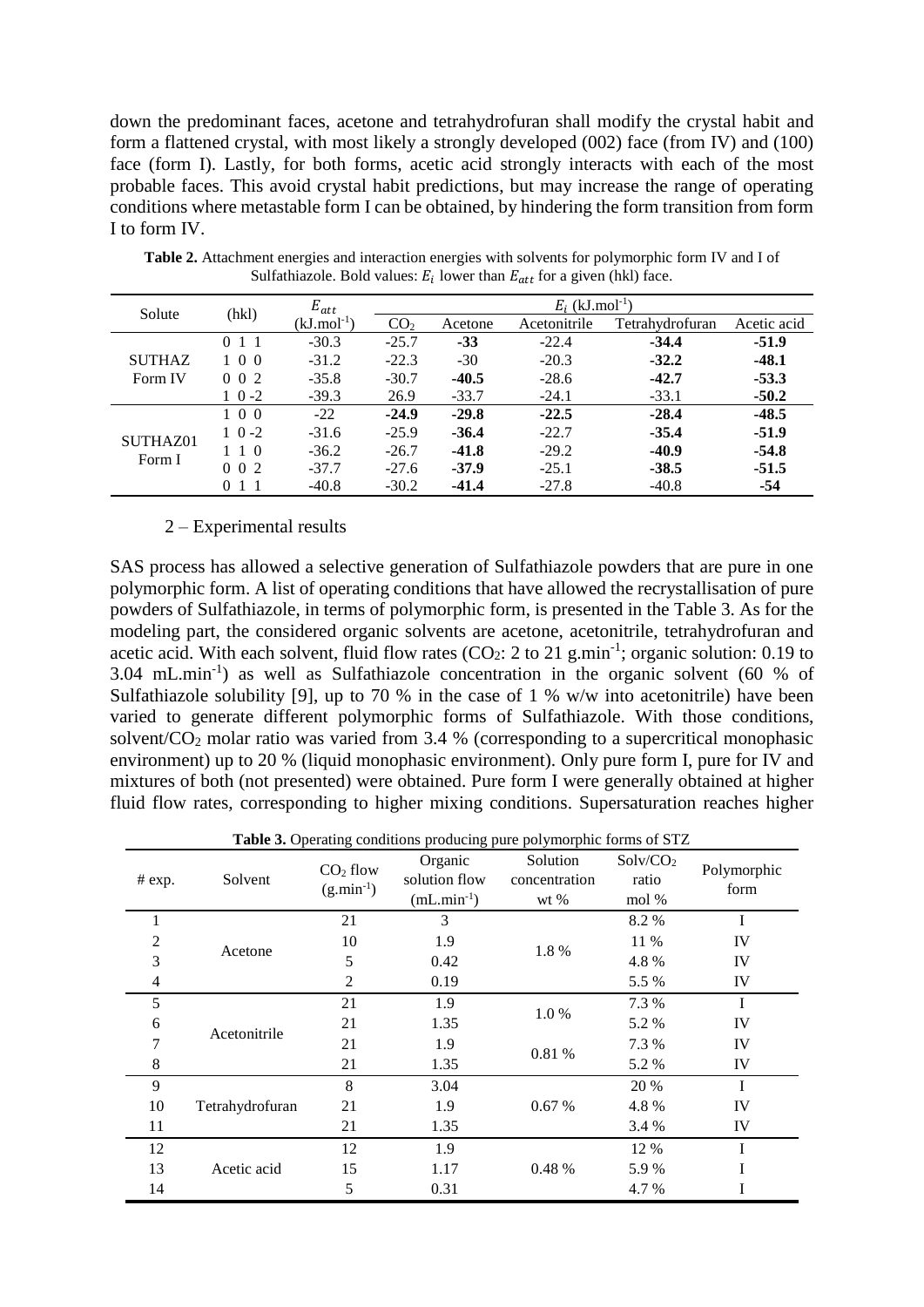levels quicker, therefore involving higher nucleation frequencies, explaining the presence of the metastable form. Lastly, the most stable form (form IV) has not been observed when acetic acid was used as solvent, even at lower fluids flow rates. This observation is in accordance with modeling predictions.

SEM photographs of samples obtained with experiments #2, #6, #10 for form IV and #1, #5, #9 and #12 for form I are respectively presented in Figure 2 (form IV) and Figure 3 (form I).



**Figure 2.** SEM observation of powder samples from Exp. #2, #6, #10 (pure Sulfathiazole form IV)

When the most stable form is obtained, the growth environment plays an important role regarding the crystal habit. When acetone is used as solvent, plate-like or leave-like crystal habit was obtained, with higher crystal size and more attrition due to fragility of generated crystals. This is in accordance with the predicted results, the predominant face shall therefore correspond to the (002) face that has been strongly hindered by solvent adsorption. When acetonitrile was used, obtained crystals were isometric with a crystal habit close to the one predicted *in vacuo*. This experimental observation also matches with the modeling results because acetonitrile does not preferentially adsorb and interact strongly enough to modify the Sulfathiazole crystal habit. Lastly, when tetrahydrofuran was used, agglomerated small platelike crystals where obtained. As mentioned in the modeling part, Sulfathiazole crystals grown in tetrahydrofuran should have a relative development close to the one grown in acetonitrile, which is the case. However, another behavior is highlighted in this sample: a droplet drying crystallization mechanism, leading to spherical clusters of crystals.

In contrast with form IV, observed samples from form I show a rather low effect of solvent adsorption. Two different crystal habits can be observed: a hexagonal plate-like habit, obtained when acetone and acetonitrile were used, and an acicular needle-like habit, obtained when tetrahydrofuran and acetic acid were used. Crystals are not exhibiting clear delimitating faces due to crystallization conditions being too far from thermodynamic equilibrium (intense mixing conditions). Such incompletely grown crystals cannot directly be correlated with crystal habits at thermodynamic equilibrium.